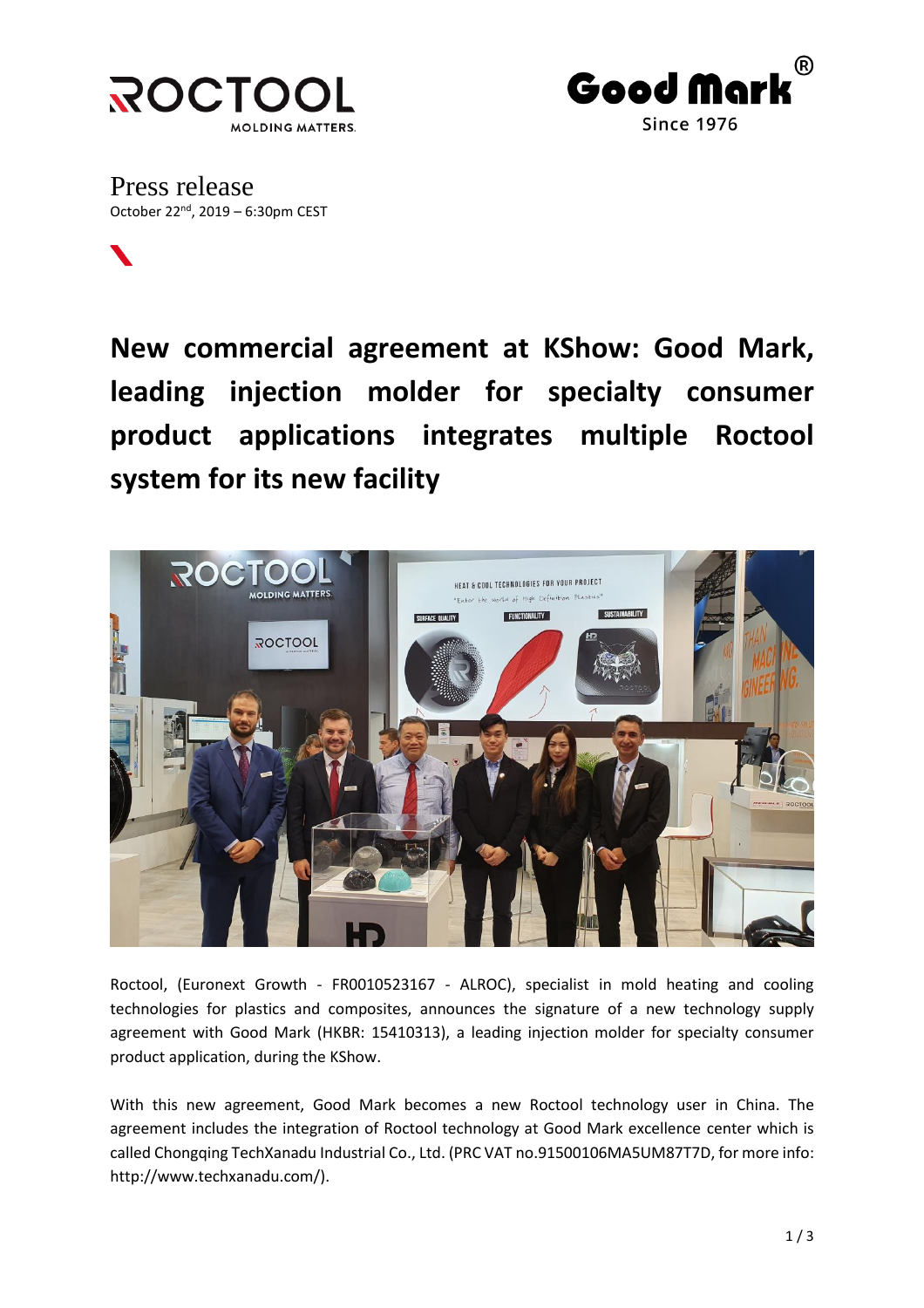





The ultra modern facility is situated in Shapingba, Chongqing City, China and is becoming a Roctool equipped Application Technical Center, which will be equipped with multiple Roctool systems to offer unique production capabilities to its customers.

The TechXanadu center features as well a fully automated workshop for tool manufacturing which will allow the optimization of the latest solution for tool manufacturing and moreover to boost the industrialization of Heat & Cool (H&C) integration inside a mold.

The molding shop includes 4 injection molding machines with clamping force from 170 tons to 470 tons, all to be fully equipped with Roctool state of the art technologies.

The two main targets from this new collaboration are the followings:

- Combining Roctool H&C technology with the innovative solution developed by Good Mark at this center. The unique interface and control system links to all equipment and offering a fully automated solution for process optimization and process control
- Offering access for brands on both development and production prospects (considering Good Mark have 4 factories with more than 600 injection machines, located in Dongguan and Suzhou city at China and Ho Chi Minh City at Vietnam).



Roctool and Good Mark are already working on the first injection tool to be fully developed before year end. By integrating the technology with this advanced molding approach, Good Mark will offer unique production capabilities including the most advanced heat and cool capabilities from Roctool.